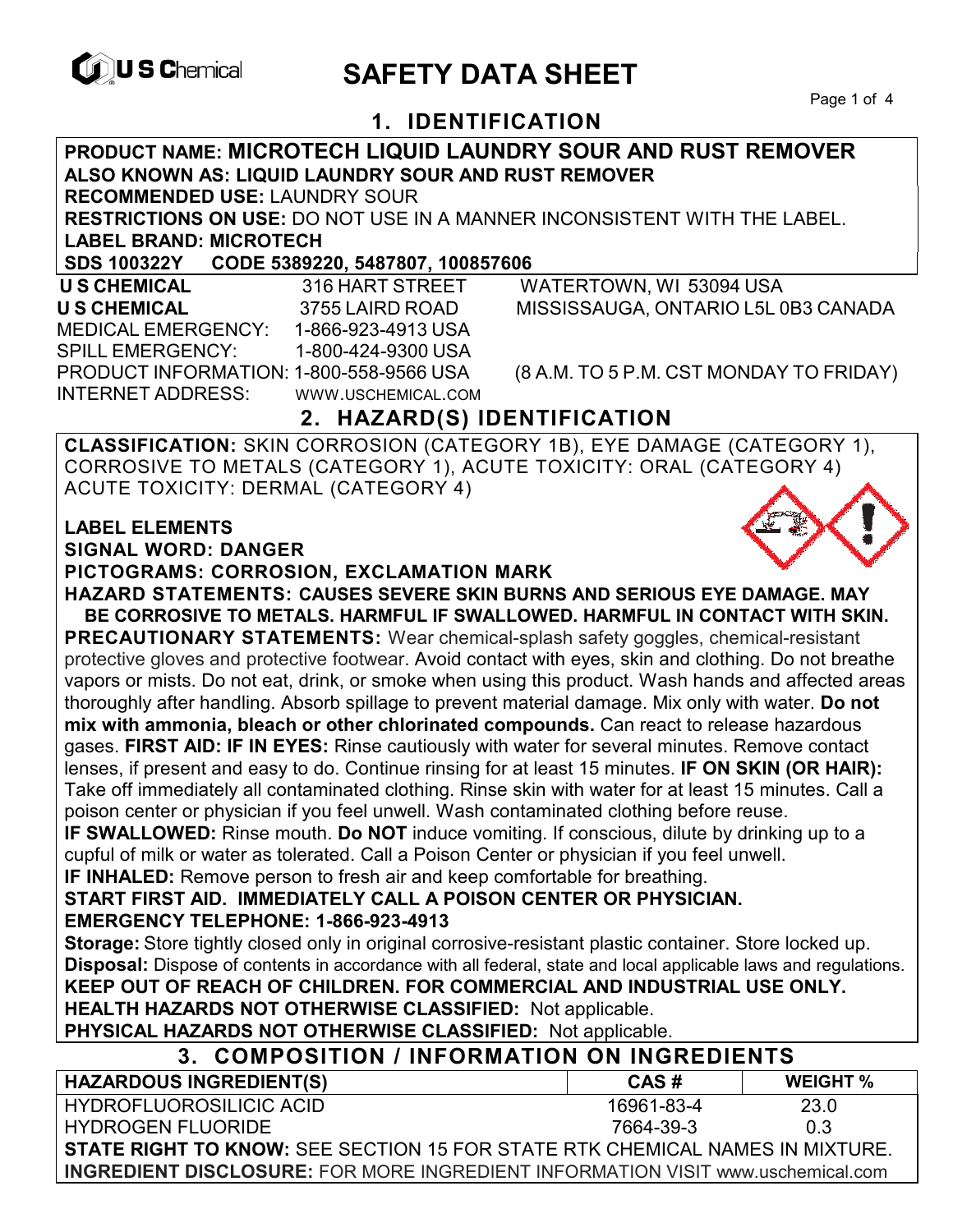### **MICROTECH LIQUID LAUNDRY SOUR AND RUST REMOVER SDS 100322Y**

#### **4. FIRST-AID MEASURES** Page 2 of 4

**IF IN EYES:** RINSE CAUTIOUSLY WITH WATER FOR SEVERAL MINUTES. REMOVE CONTACT LENSES, IF PRESENT AND EASY TO DO. CONTINUE RINSING FOR AT LEAST 15 MINUTES. **IF ON SKIN (OR HAIR):** TAKE OFF IMMEDIATELY ALL CONTAMINATED CLOTHING. RINSE SKIN WITH WATER FOR AT LEAST 15 MINUTES. CALL A POISON CENTER OR PHYSICIAN IF YOU FEEL UNWELL. WASH CONTAMINATED CLOTHING BEFORE REUSE. **IF SWALLOWED:** RINSE MOUTH. **Do NOT** INDUCE VOMITING. IF CONSCIOUS, DILUTE BY DRINKING UP TO A CUPFUL OF MILK OR WATER AS TOLERATED. CALL A POISON CENTER OR PHYSICIAN IF YOU FEEL UNWELL. **IF INHALED:** REMOVE PERSON TO FRESH AIR AND KEEP COMFORTABLE FOR BREATHING. **START FIRST AID. IMMEDIATELY CALL A POISON CENTER OR PHYSICIAN. EMERGENCY TELEPHONE: 1-866-923-4913**

**MOST IMPORTANT SYMPTOMS / EFFECTS:** HARMFUL IN CONTACT WITH SKIN. CAUSES SEVERE SKIN BURNS AND SERIOUS EYE DAMAGE. MAY CAUSE BLINDNESS WITHOUT IMMEDIATE FIRST AID. HARMFUL IF SWALLOWED. CAUSES BURNS AND SERIOUS DAMAGE TO MOUTH, THROAT AND STOMACH. CORROSIVE TO ALL BODY TISSUES. **MEDICAL CONDITIONS AGGRAVATED:** NONE KNOWN.

**NOTE TO PHYSICIAN:** CALL 1-866-923-4913 FOR EXPOSURE MANAGEMENT ASSISTANCE.

### **5. FIRE-FIGHTING MEASURES**

**CHEMICAL HAZARDS:** CORROSIVE. NON-FLAMMABLE. **COMBUSTION PRODUCT HAZARDS:** OXIDES OF CARBON AND OTHER FUMES. **METHODS:** SELECT EXTINGUISHER AND METHODS BASED ON FIRE SIZE AND TYPE. **EQUIPMENT:** WEAR SCBA AND FULL PROTECTIVE GEAR AS CONDITIONS WARRANT. **NFPA RATING:** HEALTH-3/FLAMMABILITY-0/ INSTABILITY-0/SPECIAL HAZARD-N.AP. **SUITABLE EXTINGUISHERS:** WATER, DRY CHEMICAL, CO2 OR FOAM SUITABLE FOR FIRE. **UNSUITABLE EXTINGUISHERS:** NO RESTRICTIONS BASED ON CHEMICAL HAZARDS.

# **6. ACCIDENTAL RELEASE MEASURES**

**PERSONAL PRECAUTIONS:** EVACUATE UNPROTECTED PERSONNEL FROM AREA. WEAR PERSONAL PROTECTION INCLUDING RUBBER BOOTS. SEE SECTION 8. VENTILATE AREA IF NEEDED. BE CAREFUL NOT TO SLIP. WASH THOROUGHLY AFTER CLEAN-UP. **ENVIRONMENTAL PRECAUTIONS:** PREVENT SPILL FROM ENTERING DRAIN, STORM SEWER OR SURFACE WATERWAY. PREVENT WATER AND SOIL CONTAMINATION. **CLEAN-UP METHODS:** SMALL SPILLS MAY BE WIPED UP AND RINSED WITH WATER. FOR LARGER SPILLS, DIKE TO CONTAIN. PUMP TO LABELED CONTAINER OR ABSORB SPILLAGE AND SCOOP UP WITH INERT ABSORBENT MATERIAL. AFTER SPILL COLLECTION, RINSE AREA WITH WATER AND FOLLOW WITH NORMAL CLEAN-UP PROCEDURES.

## **7. HANDLING AND STORAGE**

**HANDLING:** FOLLOW ALL LABEL DIRECTIONS. INSTRUCT PERSONNEL ABOUT PROPER USE, HAZARDS, PRECAUTIONS, AND FIRST AID MEASURES. AVOID INHALATION, INGESTION, AND CONTACT WITH SKIN, EYES AND CLOTHING. DO NOT TASTE OR SWALLOW. REMOVE AND WASH CONTAMINATED CLOTHING AND FOOTWEAR BEFORE REUSE. PRODUCT RESIDUE MAY REMAIN IN EMPTY CONTAINERS. HANDLE CAREFULLY TO AVOID DAMAGING CONTAINER.

**STORAGE:** STORE TIGHTLY CLOSED ONLY IN ORIGINAL CORROSIVE-RESISTANT PLASTIC CONTAINER. STORE LOCKED UP. STORE AT AMBIENT TEMPERATURES IN A DRY AREA OUT OF DIRECT SUNLIGHT. PROTECT FROM FREEZING. ROTATE STOCK REGULARLY. KEEP AWAY FROM FOOD AND DRINK. KEEP OUT OF REACH OF CHILDREN.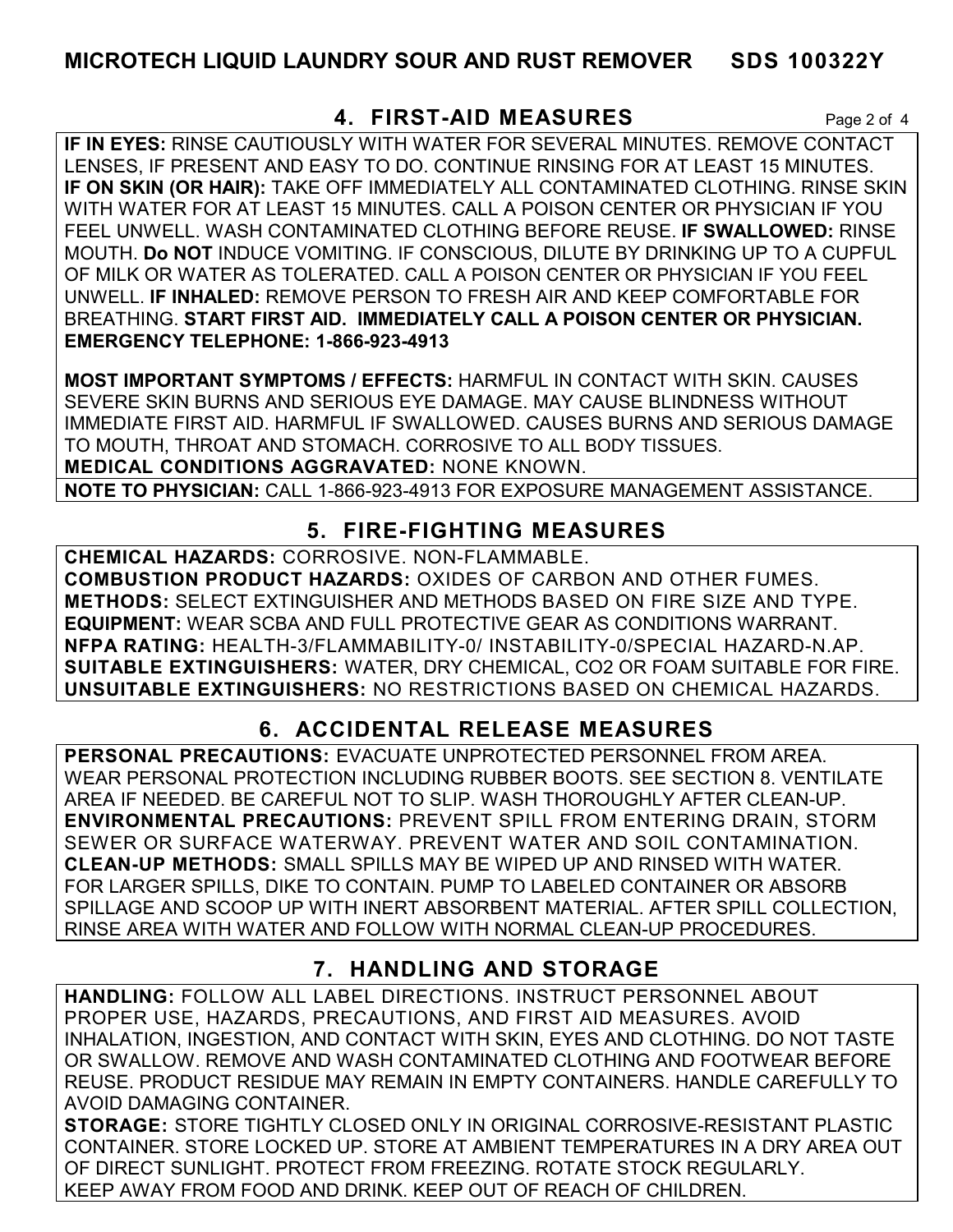#### **MICROTECH LIQUID LAUNDRY SOUR AND RUST REMOVER SDS 100322Y 8. EXPOSURE CONTROLS / PERSONAL PROTECTION** Page 3 of 4

**EXPOSURE LIMITS:** HYDROFLUOROSILICIC ACID = 2.5 MG/M3 TWA FLUORIDES, AS F (ACGIH/OSHA) HYDROGEN FLUORIDE = 0.5 PPM TWA, 2 PPM CEILING AS F (ACGIH), 3 PPM TWA AS F (OSHA) **ENGINEERING CONTROLS:** GENERAL ROOM VENTILATION IS TYPICALLY ADEQUATE.

#### **PERSONAL PROTECTION**

**EYES:** CHEMICAL-SPLASH SAFETY GOGGLES.

**HANDS:** CHEMICAL-RESISTANT PROTECTIVE GLOVES (NITRILE, NEOPRENE OR RUBBER). **RESPIRATORY:** NIOSH/MSHA CERTIFIED RESPIRATOR IF EXPOSURE LIMITS ARE EXCEEDED. **FEET:** PROTECTIVE FOOTWEAR. **BODY:** SUITABLE PROTECTIVE CLOTHING.

**HYGIENE MEASURES:** HANDLE IN ACCORDANCE WITH GOOD INDUSTRIAL HYGIENE AND SAFETY PRACTICE. TAKE OFF IMMEDIATELY ALL CONTAMINATED CLOTHING AND WASH IT BEFORE REUSE. WASH HANDS AND AFFECTED AREAS THOROUGHLY AFTER HANDLING. PROVIDE SUITABLE FACILITIES FOR QUICK DRENCHING OR FLUSHING OF THE EYES AND BODY IN CASE OF CONTACT OR SPLASH HAZARD.

#### **9. PHYSICAL AND CHEMICAL PROPERTIES**

| <b>AUTO-IGNITION TEMPERATURE: N.AV.</b>    |
|--------------------------------------------|
| DECOMPOSITION TEMPERATURE: N.AV.           |
| <b>EXPLOSIVE LIMITS (LEL/UEL): NONE</b>    |
| <b>EVAPORATION RATE: N.AV.</b>             |
| FLAMMABILITY (SOLID, GAS): N.AP.           |
| <b>FLASH POINT: NONE</b>                   |
| <b>INITIAL BOILING POINT/RANGE: N.AV.</b>  |
| <b>MELTING POINT/FREEZING POINT: N.AV.</b> |
| <b>ODOR THRESHOLD: N.AV.</b>               |
| PARTITION COEFF. (N-OCTANOL/WATER): N.AV   |
| <b>OTHER: N.AV.</b>                        |
|                                            |

#### **10. STABILITY AND REACTIVITY**

**REACTIVITY:** MIXING WITH INCOMPATIBLES CAN RELEASE HEAT + HAZARDOUS GASES. **CHEMICAL STABILITY:** STABLE.

**POSSIBILITY OF HAZARDOUS REACTIONS:** SEE REACTIVITY. WILL NOT POLYMERIZE. **CONDITIONS TO AVOID:** TEMPERATURES BELOW 35°F (1.6°C) OR ABOVE 120°F (49°C). **MATERIALS TO AVOID:** BLEACH, METAL AND OTHER CLEANERS. MIX ONLY WITH WATER. **HAZARDOUS DECOMPOSITION PRODUCTS:** NONE UNDER NORMAL CONDITIONS.

#### **11. TOXICOLOGICAL INFORMATION**

**ROUTES OF EXPOSURE:** EYES, SKIN, INGESTION, INHALATION.

**INFORMATION ON ROUTES OF EXPOSURE:** NO LC50/LD50 TEST DATA ON MIXTURE. **ACUTE EFFECTS /SYMPTOMS**: CORROSIVE TO ALL BODY TISSUES.

 **EYES:** CAUSES SERIOUS EYE DAMAGE. MAY CAUSE PAIN, REDNESS AND WATERING.  **SKIN:** CAUSES SEVERE SKIN BURNS. HARMFUL IN CONTACT WITH SKIN. MAY CAUSE DELAYED PAIN, REDNESS AND BLISTERING.

 **INGESTION:** CAUSES BURNS AND SERIOUS DAMAGE TO MOUTH, THROAT AND STOMACH. **INHALATION:** MAY CAUSE CORROSIVE EFFECTS TO NOSE, THROAT, AND RESPIRATORY SYSTEM. **CHRONIC / OTHER EFFECTS:** NO REPORTABLE GERM CELL MUTAGENS, SKIN SENSITIZERS, RESPIRATORY SENSITIZERS, REPRODUCTIVE TOXINS OR ASPIRATION HAZARDS.

**SPECIFIC TARGET ORGANS (SINGLE/REPEATED):** NONE KNOWN.

**NUMERICAL MEASURES OF TOXICITY:** ATEmix (ORAL)= 540 MG / KG,

ATEmix (DERMAL) = 1070 MG / KG, ATEmix (INHALATION VAPOR) = ABOVE 50 MG / L, ATEmix (INHALATION MIST) = 5 MG / L

**CARCINOGENS:** NO REPORTABLE ACGIH, IARC, NTP, OR OSHA CARCINOGENS.